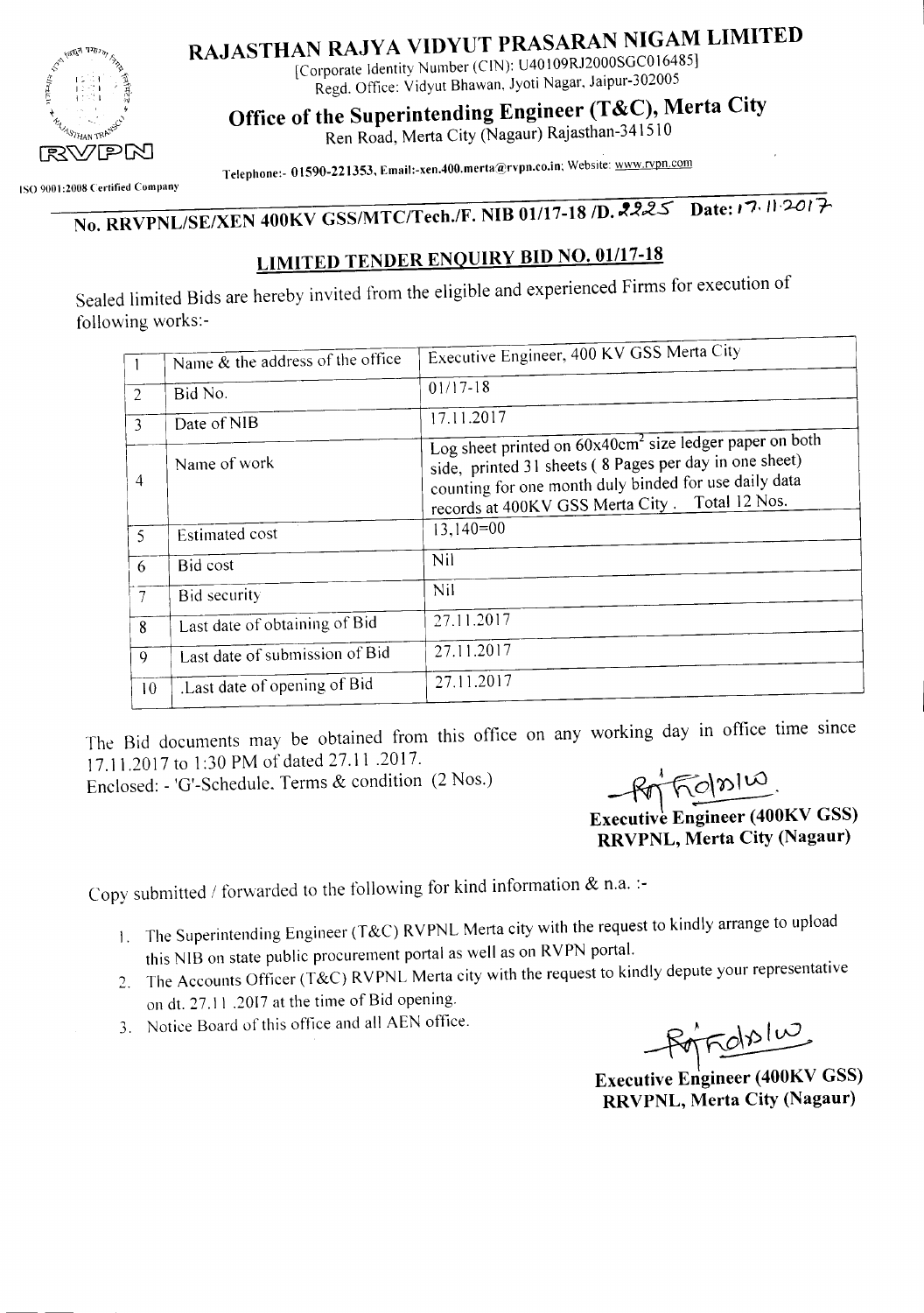

ISO 9001:2008 Certified Company

## **RAJASTHAN RAJY A VIDYUT PRASARAN NIGAM LIMITED**

[Corporate Identity Number (CIN): U40109RJ2000SGC016485] Regd. Office: Vidyut Bhawan, Jyoti Nagar, Jaipur-302005

**Office of the Superintending Engineer (T&C), Merta City**

Ren Road, Merta City (Nagaur) Rajasthan-341510

Telephone:- 01590-221353, Email: xen.400.merta@rvpn.co.in; Website: www.rypn.com

#### **G-SCHEDULE**

**Name** of Work: - Log sheet printing work for 400 KV GSS Merta City.

| S.No. | Description of work                                                                                                                                                                                               | Qty.    | Rate | Amount                |  |  |  |
|-------|-------------------------------------------------------------------------------------------------------------------------------------------------------------------------------------------------------------------|---------|------|-----------------------|--|--|--|
|       | Log sheet printed on $60x40cm^2$ size ledger paper on both<br>side, printed 31 sheets (8 Pages per day in one sheet)<br>counting for one month duly binded for use daily data<br>records at 400KV GSS Merta City. | 12 Nos. |      | $1095=00$   13,140=00 |  |  |  |
|       | Total                                                                                                                                                                                                             |         |      |                       |  |  |  |

Kabolio

~~ **Executive Engineer (400KV GSS) RRVPNL, Merta City (Nagaur)**

**IIwe agree to print the log sheet on % above/below rate.**